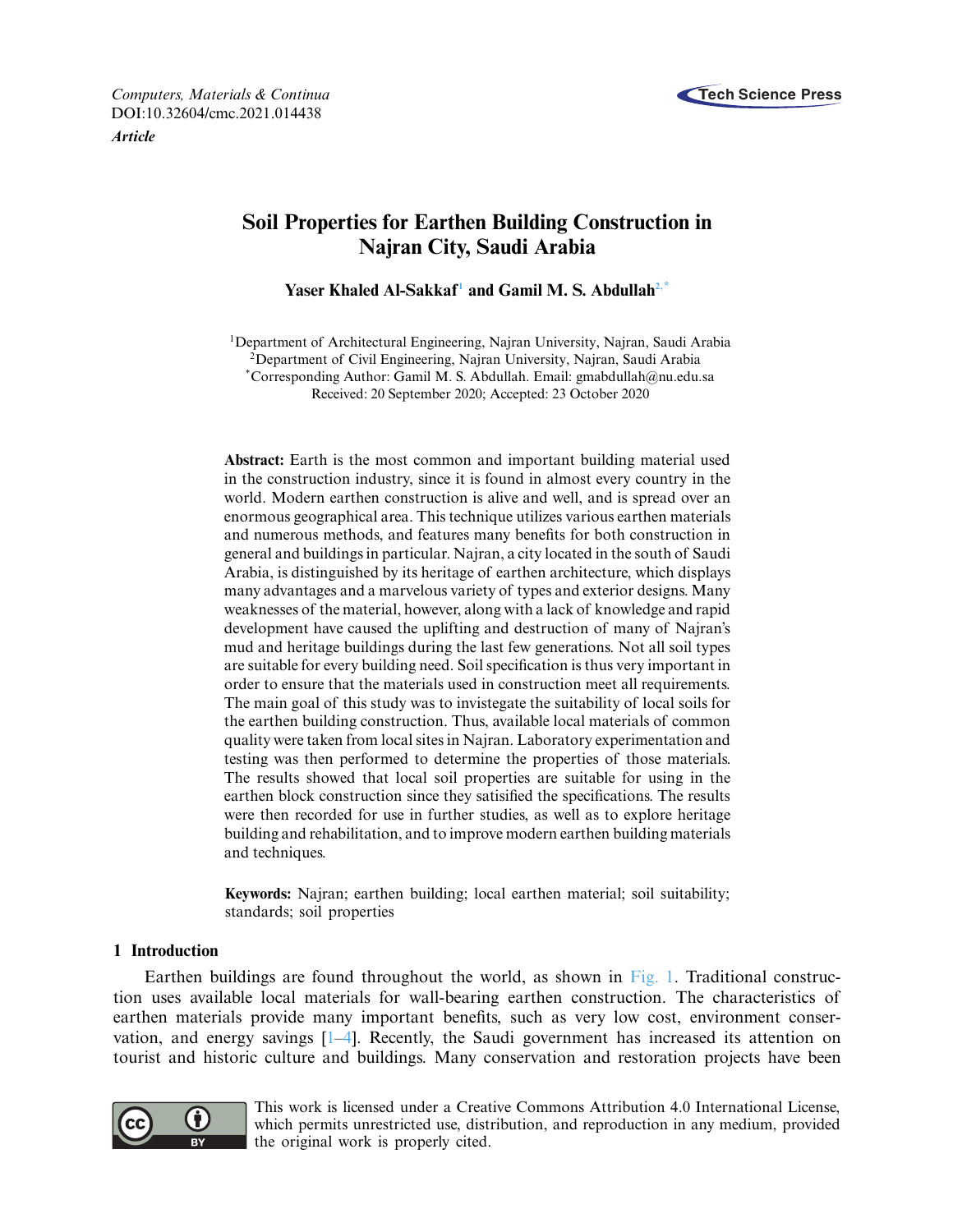completed, and research projects have also been performed in this area. Traditional buildings in the city of Najran are distinguished by their earthen architecture heritage, and feature many benefits as well as a splendid variety of types and exterior designs, as illustrated by the photo in [Fig. 2.](#page-2-0) Earthen buildings have drawbacks, however, due to the economic situation and modern construction. It has been demonstrated that classical earthen building materials and techniques cannot fulfill the needs of modern housing. Usually, soils are mixed with additives or imported materials in order to achieve suitable soil combinations for modern construction [\[5](#page-11-2)[,6](#page-11-3)]. Determining the most important properties of soil is crucial when developing new mixtures and earthen blocks, in the attempt to save historic earthen buildings and continue utilizing earthen materials.



<span id="page-1-0"></span>**Figure 1:** Earthen building distribution and use around the world [\[7\]](#page-12-0)

The earthen building architecture of Najran is unique. Houses four to five stories high have been made out of mud using traditional "cob" techniques. Mud cob construction in the Najran Valley has been an active regional industry for centuries, providing durable and attractive buildings, as shown in [Fig. 3.](#page-2-1) This industry has recently been impacted by numerous public, economic, and private changes.

Using local materials and cob technology, earthen construction in the Najran Valley has an impressive heritage of sustainable buildings. The tradition of mud cob architecture in the Najran Valley, as illustrated in [Fig. 4,](#page-3-0) offers a unique source of cultural and technical knowledge. Identifying the characteristics of the soil and its appropriateness is very important for use in building construction in order to improve structural quality [\[3](#page-11-4)[,8](#page-12-1)[,9\]](#page-12-2). Prior to application, the materials should be prepared, which usually consists of sieving, pulverizing, and drying [\[5\]](#page-11-2). It is important to ensure that the materials used in construction meet all specifications in every respect. This means that all relevant properties must be checked properly before construction [\[10\]](#page-12-3). We can promote the use of earth as a building material by understanding the characteristics of soil [\[11\]](#page-12-4).

This study is an attempt to summarize information on the basic characteristics of the selected soil. This investigation supports the use of modern techniques for earth as a building material in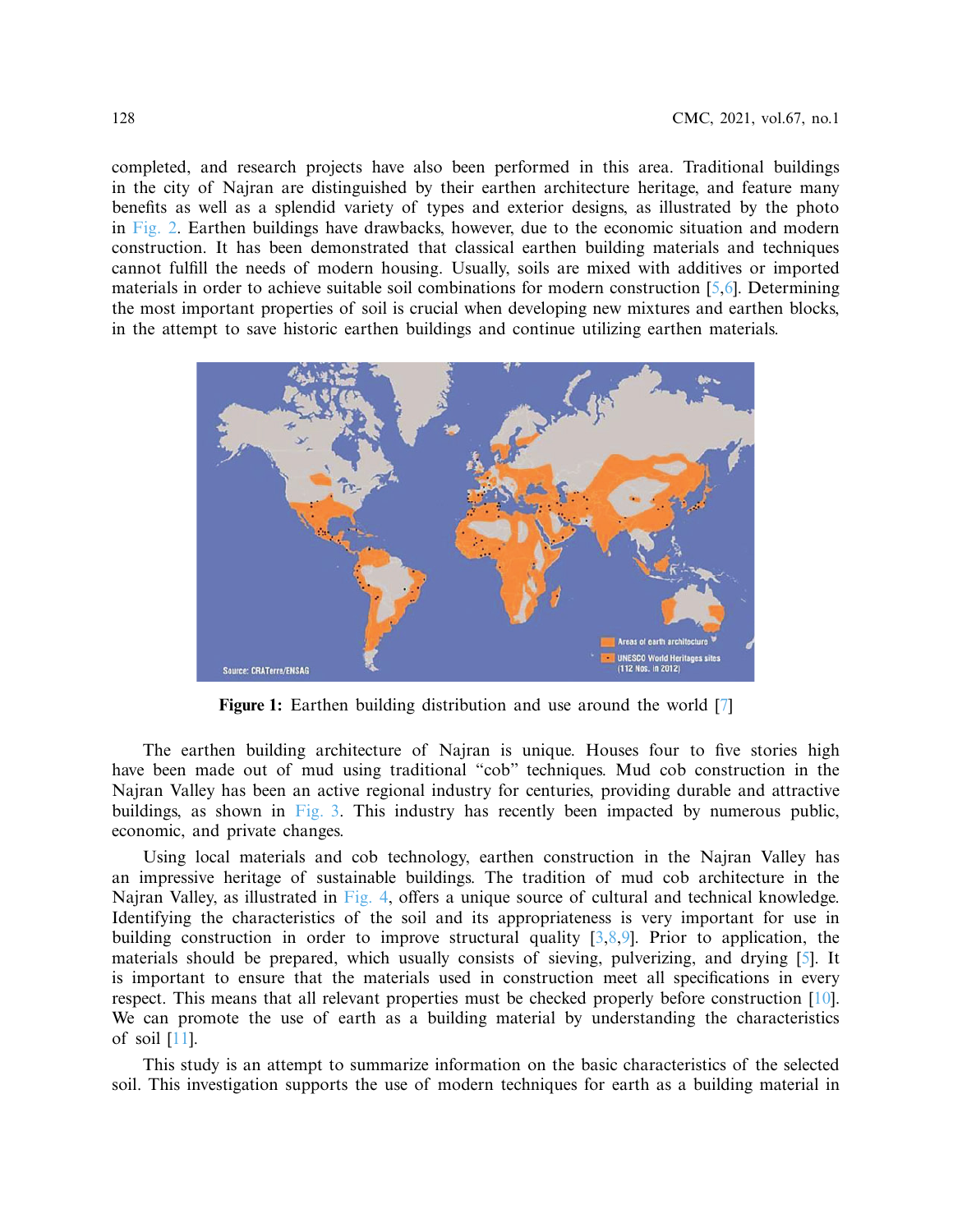Najran and focuses on soil properties for building materials and wall building knowledge. It is worth mentioning that this study is considered to be the first of its kind in Najran Province.



**Figure 2:** Traditional earthen building in Najran

<span id="page-2-0"></span>

**Figure 3:** Durable and attractive mud cob building in the Najran Valley

## <span id="page-2-1"></span>*1.1 Problem Statement*

In spite of all the advantages of earthen materials and construction, soil is still unsuitable for use in many countries, mainly due to the disadvantages of this material and lack of information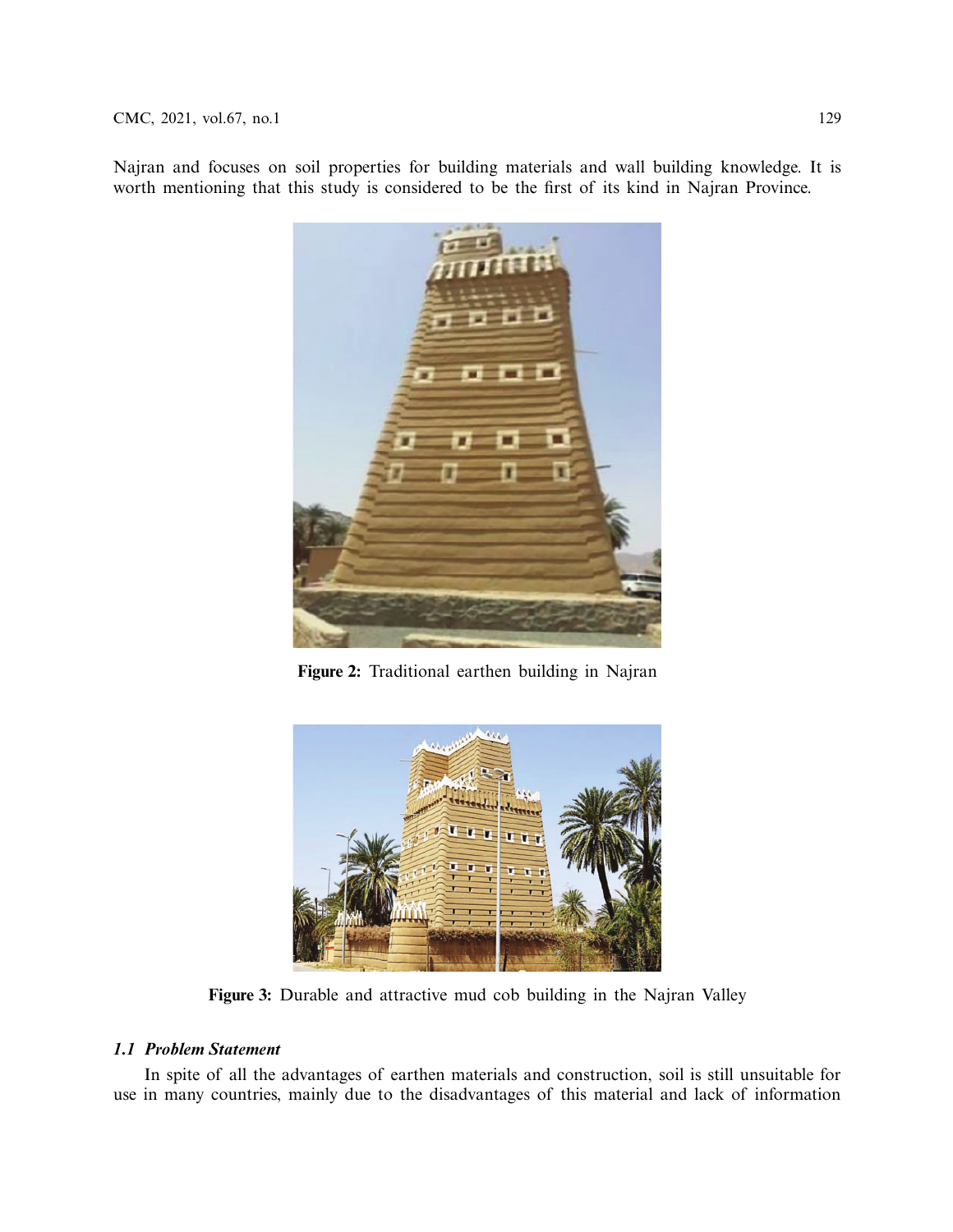regarding its properties. Lack of knowledge concerning building material properties hinders the understanding of earthen building demands and the development of improvements, which involves reference to the local masons and associated professionals. Many researchers in this area have primarily focused on the use of these materials for roadbeds, roads, and construction foundations [\[3\]](#page-11-4). There is still poor understanding of the soil selection necessary for scientific engineers and architectural demands. Soil is not receiving the required research and attention as a material for earthen block and wall construction [\[12\]](#page-12-5).



**Figure 4:** Traditional mud cob architecture in the Najran Valley

<span id="page-3-0"></span>Traditional knowledge, however, is generally no longer sufficient or lasting [\[13](#page-12-6)].

## *1.2 Research Objectives*

This study was conducted to gain better knowledge and understanding of the characteristics of the local earthen materials of Najran. The local materials used in earthen building construction were classified for use in further research and the development of building materials.

## **2 Properties and Characteristics of the Soil Used in Earthen Production**

Previous studies have revealed that the physical properties of soil must be checked before starting any important project [\[11\]](#page-12-4). It is commonly accepted that the soil to be used in earthen building walls should have a high sand content, with just enough clay to act as a binder. Too much clay can result in cracking problems due to shrinkage effects [\[13\]](#page-12-6). Particle size distribution and soil texture are important characteristics. Highly plastic clay, clean gravels, sand, and organic soils are unsuitable and not recommended [\[3](#page-11-4)[,14](#page-12-7)[–16](#page-12-8)].

Swell capacity and soil shrinkage are related to clay content. The basic soil formula consists of 30% clay, with balance loam and a small amount of aggregate [\[17\]](#page-12-9). The silt percentage should be less than one-third. California's Uniform Building Code Specification recommends 55%–75% sand and 25–45% clay and silt [\[18\]](#page-12-10). [Tab. 1](#page-4-0) lists these percentages.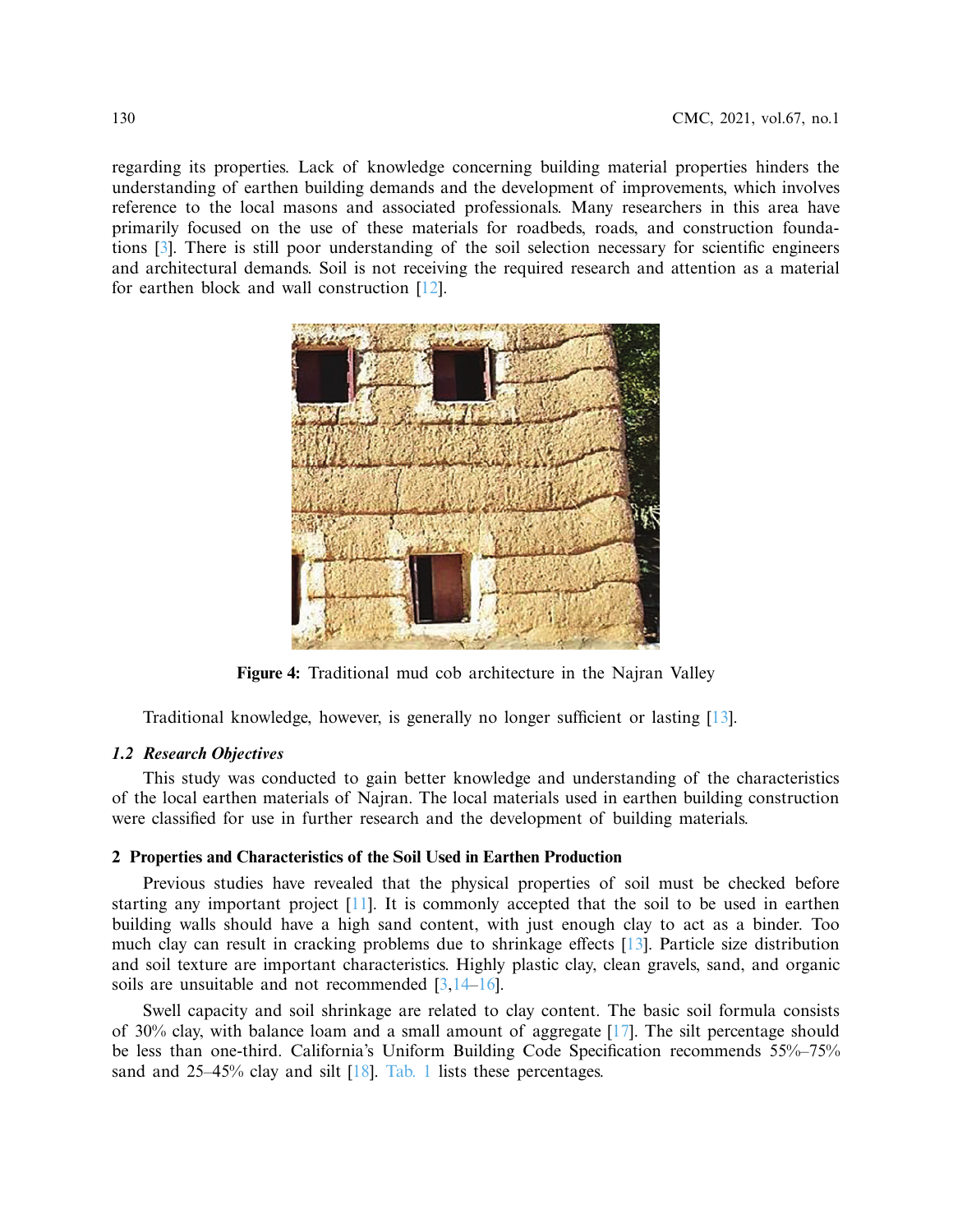<span id="page-4-0"></span>

| Specification | Percentage |
|---------------|------------|
| Sand          | 65         |
| Clay          | 20         |
| Silt          | 15         |

**Table 1:** Suggested good mixture for most blocks [\[18\]](#page-12-10)

Proposals have suggested balances between clay/silt and sand ranging from 30% to 70% [\[19\]](#page-12-11). Studies have summarized that the upper clay silt limit is 45% [\[20](#page-12-12)]. According to Burroughs [\[16\]](#page-12-8), the satisfactory fraction of clay/silt is  $36\% - 45\%$ , while sand should vary from  $66\%$  to  $75\%$ . Similarly, the minimum percentage of sand has been determined to be 50%–55%, while the maximum is  $70\% - 75\%$ .

### *2.1 Soil Types and Classification*

Clay deposits consist of several similar clay minerals. Clay deposits have different working characteristics due to their plasticity and their ability to bind non-plastic additives [\[21](#page-12-13)[,22\]](#page-12-14). In many soil classification systems, soils are divided into three main groups: coarse, fine, and organic [\[23\]](#page-12-15). The mechanical properties of soil, such as strength and permeability, are dependent on the soil stress and grains, unit weight, and water content [\[24](#page-12-16)[,25\]](#page-12-17). When using soil for construction and engineering purposes, the British soil classification system is recommended [\[26\]](#page-12-18). This classification is based on the range of particle sizes. The British Standard BS1377:1990 [\[27\]](#page-12-19) classifies soil with particle sizes ranging from boulders, with a controlling dimension of over 200 mm, down to clay particles < 0.002 mm. Some clay contains particles *<* 0.001 mm in size [\[24\]](#page-12-16), as shown in [Fig. 5.](#page-4-1)

|  |                |           |  |     |  |                  | cobble boulder    |  |
|--|----------------|-----------|--|-----|--|------------------|-------------------|--|
|  | $0.006$ $0.02$ |           |  |     |  |                  |                   |  |
|  | $0.002$ mm     | $0.06$ mm |  | 2mm |  | 60 <sub>mm</sub> | 200 <sub>mm</sub> |  |

<span id="page-4-1"></span>**Figure 5:** Range of particle sizes in soil

#### *2.2 Soil Characteristics*

Clays and sands exhibit vastly different engineering behaviors [\[24](#page-12-16)[,28\]](#page-12-20). The principal characteristic differences are particle size distribution, shape, and plasticity, while shape texture and color are secondary characteristics [\[29](#page-12-21)[,30\]](#page-13-0). Chemical properties depend on the chemical composition of the soil components and the quantity of either magnesium or calcium, carbonate oxides of iron, and sulfates. In terms of pH level, soils do not usually stray very far from neutral [\[31\]](#page-13-1).

## *2.2.1 Physical Index Properties*

*Porosity or void ratio:* Voids between the particles in the soil itself can vary enormously depending on particle size and distribution. Both the apparent bulk density and specific bulk density of a soil sample are needed to calculate its porosity [\[29](#page-12-21)[,32\]](#page-13-2).

*Specific bulk density:* The specific bulk density of soil is calculated from the mass of the sample and the displaced volume of water, similar to the apparent bulk density.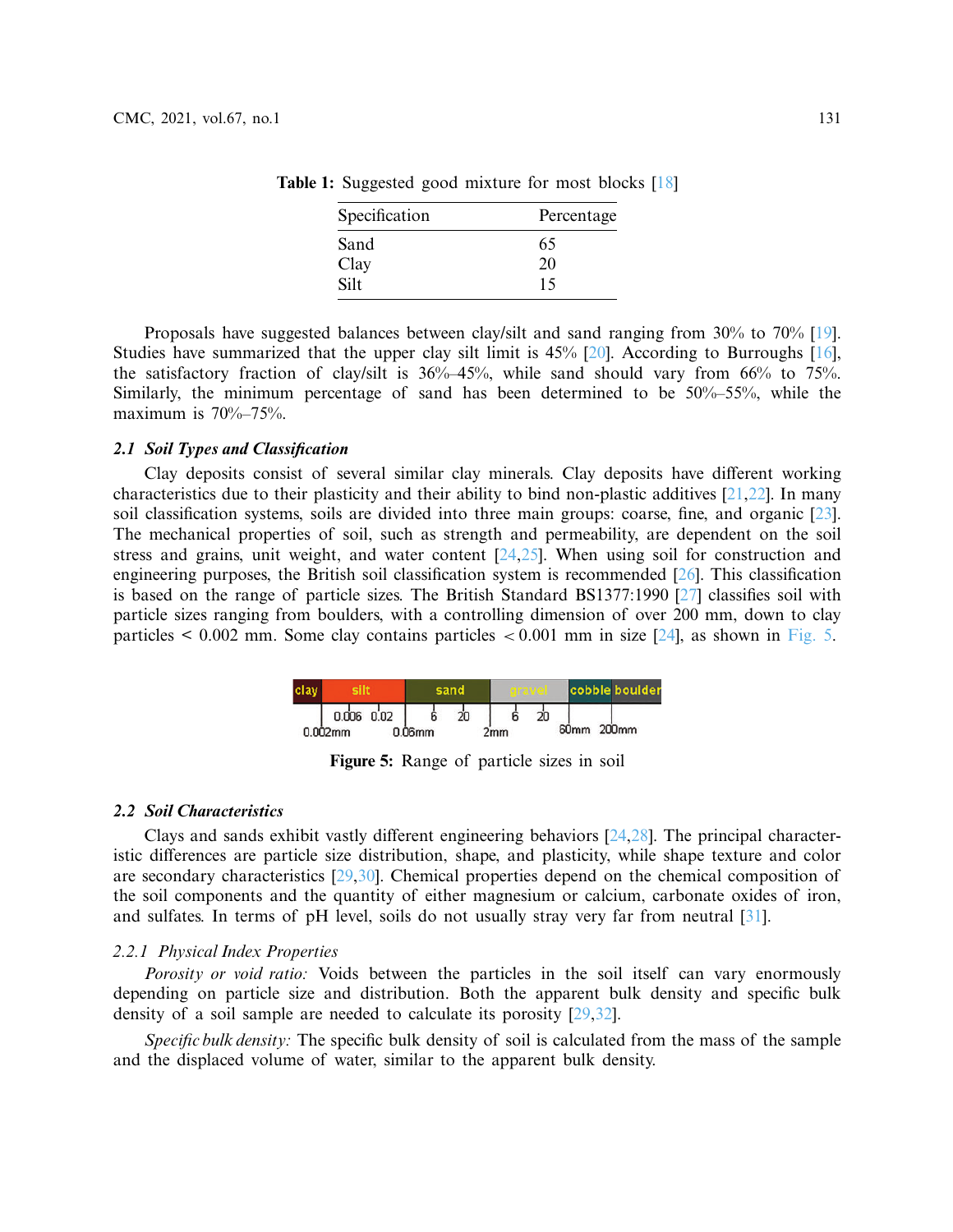*Specific gravity:* Specific gravity (Gs) is the property of minerals or rock material that indicates the formation of soil grains [\[24](#page-12-16)].

The range of specific gravity for soils is small, with the exception of organic soils. Most soils (sand and clay) have a typical specific gravity of 2.65 [\[33](#page-13-3)]. The range of Gs for common soils is 2.64–2.72 [\[24\]](#page-12-16).

*Volume-weight properties:* The volume-weight properties of soil define its state and measure the amount of void space, amount of water, and weight of a unit volume of soil [\[24](#page-12-16)].

*Shrinkage:* In most clay textures, the moisture content changes the soil volume depending on the type and amount of clay found in the soil. At the soil surface, shrinkage and swelling are seen as cracks and develop when the soil dries [\[16\]](#page-12-8). Shrinkage of soil is a very common problem and must be addressed carefully [\[34\]](#page-13-4). A measure of the soil shrinkage is determined by measuring a specimen in wet and dry conditions. The change in dimensional variation should be only approximately  $\pm$  2 mm based on B.I.S. code IS 1377, 1990 part 2 [\[35](#page-13-5)], and generally varies from near zero to 0.12 for soils [\[36\]](#page-13-6). Other standards have determined 3% linear shrinkage as the maximum permissible value [\[20\]](#page-12-12).

*Dry density:* Dry density is the degree of soil compaction, which is important when calculating loads on structural elements (measured in terms of dry density), and is referred to as either the "zero air voids" dry density or saturation dry density [\[37\]](#page-13-7).

*Soil compaction:* Compaction decreases permeability and reduces the settling of foundations. Compaction process effectiveness depends on several factors [\[23\]](#page-12-15). Soil dry density depends on the amount of moisture during compaction. There is one moisture content value for each given soil, known as the "optimum moisture content," that occurs with maximum dry density  $[26]$  $[26]$ .

*Optimum moisture content and bulk density:* A standard compaction test was conducted following BS 1377:1990 part 4 [\[38\]](#page-13-8) to determine the relationship between dry density and moisture content. Density is defined as the measure of the number of particles of an element or material that are packed within a given space.

## *2.2.2 Relationships Between Basic Properties*

The property of soil that describes deformation without elastic failure, i.e., cracking or breaking [\[39](#page-13-9)], is indicated by the plasticity index [\[20\]](#page-12-12).

The liquid limit (wL) is the change of consistency from plastic to liquid.

The plastic limit (wP) is the change of consistency from brittle/crumbly to plastic.

The plasticity index (IP or PI) is calculated by the formula

 $PI = liquid limit–plastic limit, i.e., wL–wP [24].$  $PI = liquid limit–plastic limit, i.e., wL–wP [24].$  $PI = liquid limit–plastic limit, i.e., wL–wP [24].$ 

The Atterberg limits are utilized in specifications to control the properties, compaction, and behavior, and to describe the transitions of soil material from semi-solid to plastic to fluid. Sandy soils and silts have low plasticity index values, while most clays have higher values.

The liquid limit for earthen soils should be between 25% and 50%, with 30%–35% preferred, while the plastic limit should range from 10% to 25%, with 12%–22% preferred [\[31\]](#page-13-1).

*Organic content:* Samples of cohesive soil were tested, and amount of organic content was recorded following BS 1377:1990 part 3 [\[40](#page-13-10)].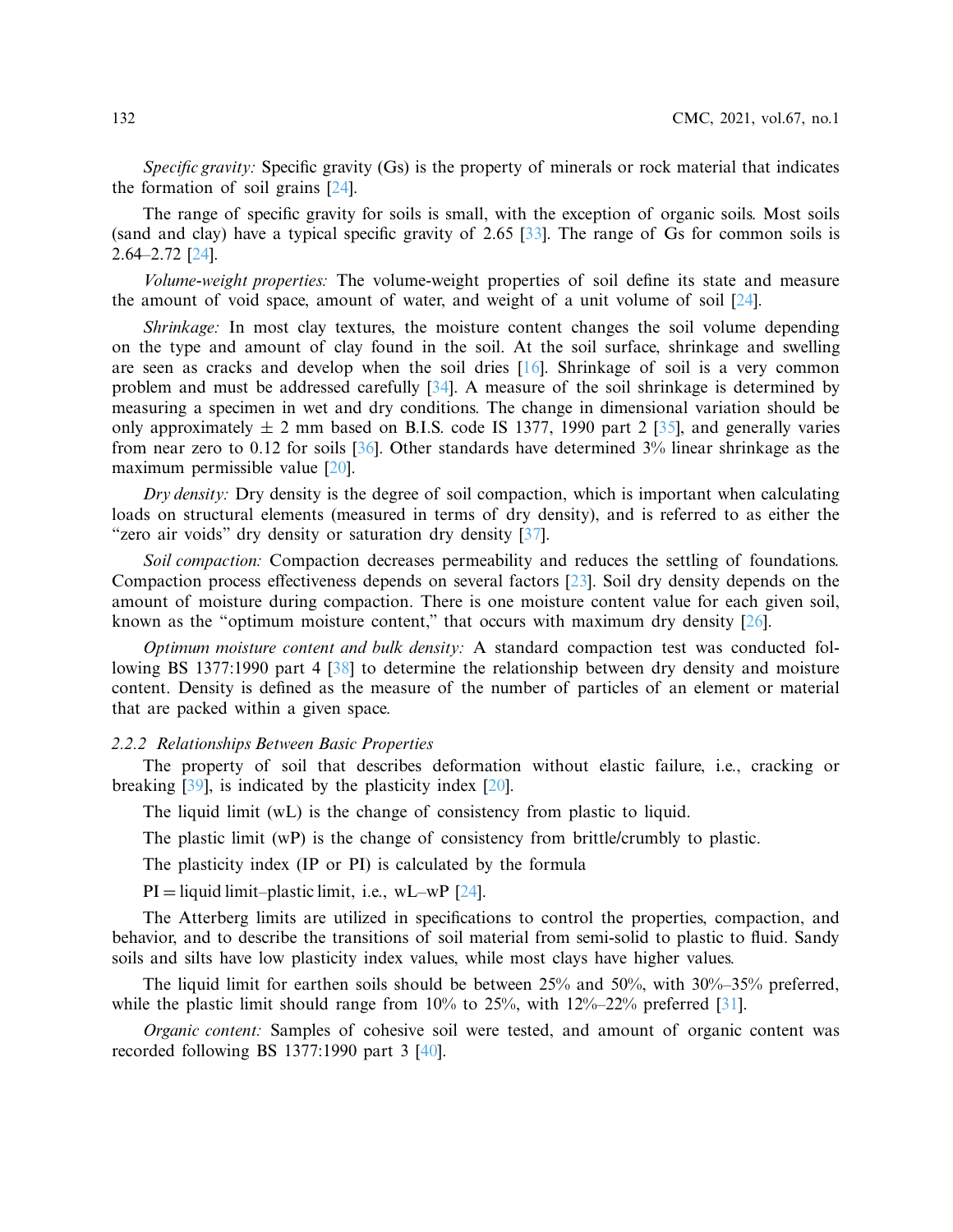## **3 Field and Laboratory Testing**

## *3.1 Soil Selection*

Two local soils were selected from the Najran Valley. Both samples were from earthen building construction sites. Visual testing was first conducted in order to select the best and most pure building soil. The first location was in the Najran Valley near historic clay buildings. Visual testing and a pilot laboratory experiment revealed that the soil from the second site soil (Zur Wadea, a) was mixed with organic materials. Thus, the first site in the central Najran Valley, as shown in [Fig. 6,](#page-6-0) was recommended and trusted for the laboratory experiments used to determine its properties.



**Figure 6:** Soil site selection in the central Najran Valley

## <span id="page-6-0"></span>*3.2 Laboratory Experiment*

Based on a review of the literature, the most important tests were selected and conducted in order to define the soil sample properties of earthen construction and buildings. Using the selected soil, the samples were prepared and experiments performed in the civil engineering laboratories of the College of Engineering at Najran University. British standard tests were recommended and used. The testing was completed in three phases:

Visual and simple tests were performed to define the types of soil that seemed suitable.

Sieve analysis was utilized to determine the particle sizes and percentage of clay in the soil.

Laboratory tests were conducted to determine the engineering properties of the cohesive soil.

## *3.3 Sieve Analysis*

Sieve tests were carried out. For the wash-sieving standard method, BS 1377:1990 [\[41](#page-13-11)] was used to determine the particle sizes of the samples. The devices used included B.S. test sieves (10, 5, 2, 1.18, 0.63, 0.30, 0.15, and 0.063 mm), a mechanical sieve shaker, a sieve brush, trays or containers, a balance, an oven, and sodium hexametaphosphate, as shown in [Fig. 7.](#page-7-0)

Approximately 500 g of air-dried soil was placed in a bucket and covered with tap water. Next, ~2 mg of sodium hexametaphosphate was added to it, and the mixture was stirred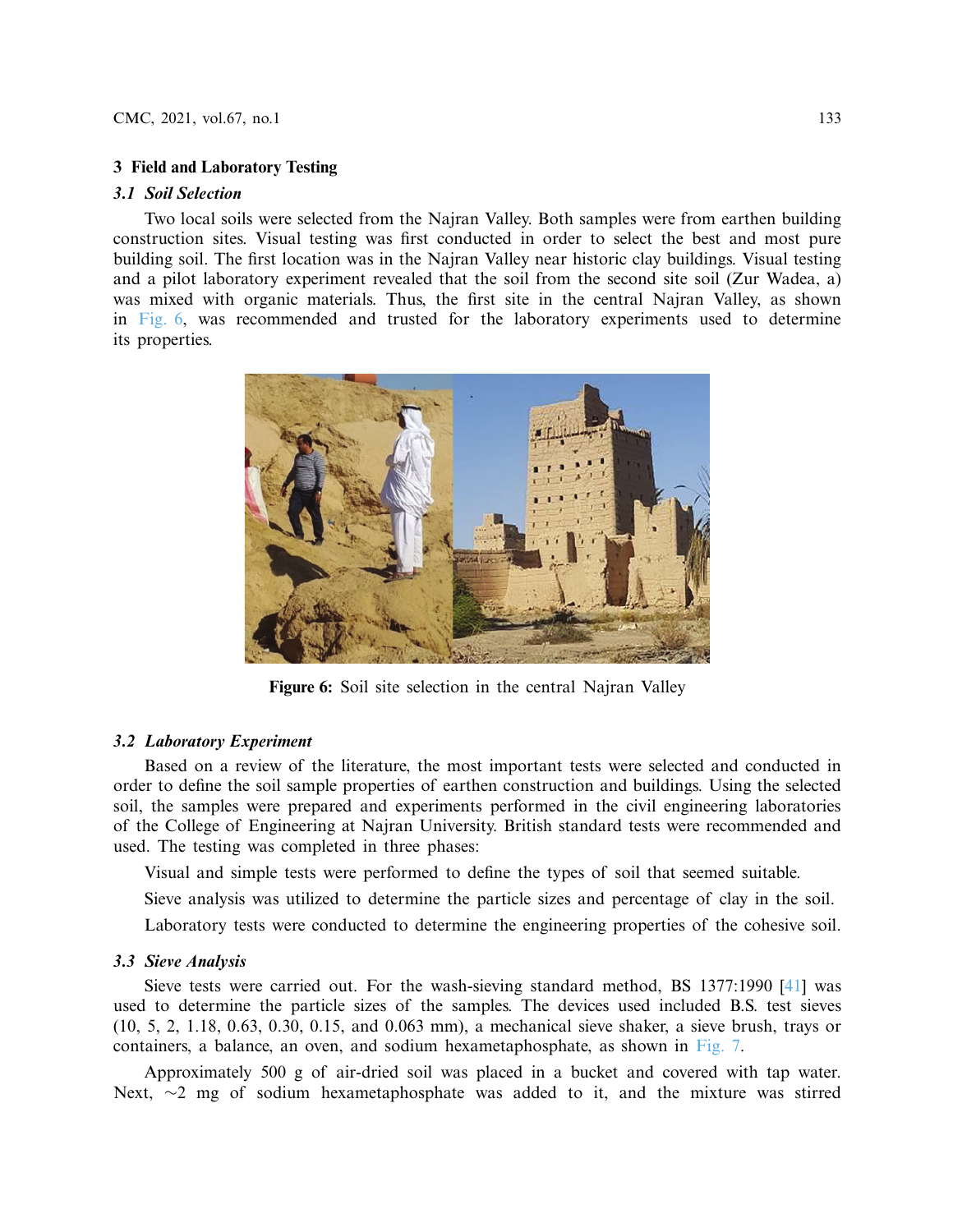thoroughly. Following that, the soil was washed through a 63  $\mu$ m B.S. test sieve, and the fine material passing through it was discarded. All of the retained material was collected in a proper dish and placed in an oven at 110◦C for 24 h to dry. The dried material was then removed from the oven and allowed to cool. After cooling, the dried material was sieved through an appropriate set of sieves, using a mechanical sieve shaker for about 10 min. The soil retained in each sieve was weighed. The cumulative percentages by mass of the samples passing through each of the sieves were calculated, and the results were recorded.



**Figure 7:** British standard sieve set and mechanical sieve shaker

## *3.4 Characteristic Properties of Cohesive Soil*

- <span id="page-7-0"></span>(a) Optimum moisture content and bulk density: A standard compaction test was conducted following BS 1377:1990 part 4 [\[37](#page-13-7)] to determine the relationship between dry density and moisture content.
- (b) Grain specific gravity (Gs): A standard method was used according to BS 1377:1990 part 4  $[42]$ , where Gs = mass of soil/ mass of water displaced by soil.
- (c) Organic content: The amount of organic content was also recorded following BS 1377:1990 part 3 [\[40\]](#page-13-10).
- (d) Linear shrinkage: A standard method (BS 1377:1990 part 2) [\[35\]](#page-13-5) was applied to determine the linear shrinkage of the soil. The linear shrinkage was calculated using the equation:

Percentage of linear shrinkage = [1 − *(*length of oven dry specimen*/*initial length of specimen]

$$
\ast\,100.
$$

The results were reported to the nearest whole number.

(e) Liquid limit and plasticity: To determine the liquid limit (LL) of the air-dried soil, the cone penetration method (BS 1377:1990 part 2) [\[43](#page-13-13)] was utilized, and the moisture content was obtained. The natural moisture content, liquid limit, and plastic limit were determined, and the results were then recorded.

## **4 Results and Discussion**

#### *4.1 Sieving Results*

The results of the wash-sieving test according to sieve analysis standard (BS 1377:1990) [\[41\]](#page-13-11) are listed in [Tab. 2,](#page-8-0) along with the grading analysis and grading curve in [Fig. 8.](#page-8-1)

A range of particle sizes is recommended for earthen construction, given the wide variety of this material. Thus, the selected soil was in the recommended zones. The grading curve of the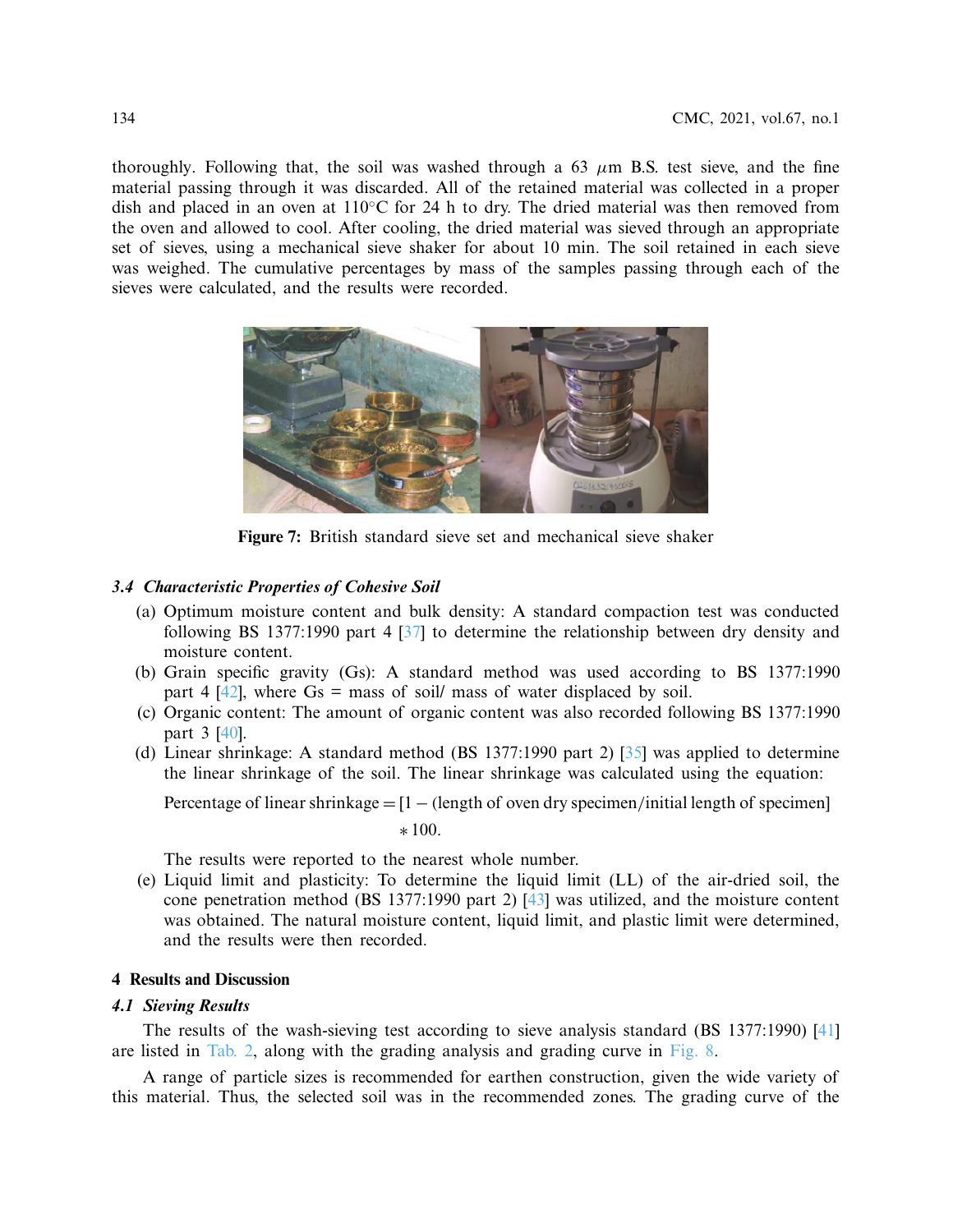particle size clearly shows that this soil consisted of approximately 36.6% clay silt particles and 60.7% sand, which fell within the average of the standards and contained a balanced amount of particle sizes between coarse and fine. California's Uniform Building Code Specification, which is one of the few soil block standards, recommends 55%–75% sand and 25%–45% clay and silt [\[18\]](#page-12-10). The results in the preceding table and figure satisfied this specification, thus indicating the suitability of this soil for making blocks. The classification of soil according to British Classification Standard is CL (clay with low plasticity).

<span id="page-8-0"></span>

| B.S.  | Weight   | Weight  | Percentage       |
|-------|----------|---------|------------------|
| Test  | retained | passing | passing          |
| sieve | (g)      | (g by)  | $\frac{6}{6}$ by |
| size  |          | mass)   | mass)            |
| (mm)  |          |         |                  |
| 5.0   | 13.5     | 493.5   | 97.3             |
| 2.0   | 55.5     | 438     | 86.4             |
| 1.18  | 41       | 397     | 78.3             |
| 0.60  | 36.5     | 360.5   | 71.1             |
| 0.30  | 68       | 292.5   | 57.7             |
| 0.15  | 40       | 252.5   | 49.8             |
| 0.063 | 67       | 185.5   | 36.6             |
| Total | 321.5    |         | 37%              |

**Table 2:** Determination of particle size distribution of soil samples



<span id="page-8-1"></span>**Figure 8:** Grading curve of soil samples

## *4.2 Shrinkage*

The shrinkage results revealed a level of 1.9%, which is within the acceptable range stated in the literature review. These results are listed in [Tab. 3.](#page-9-0)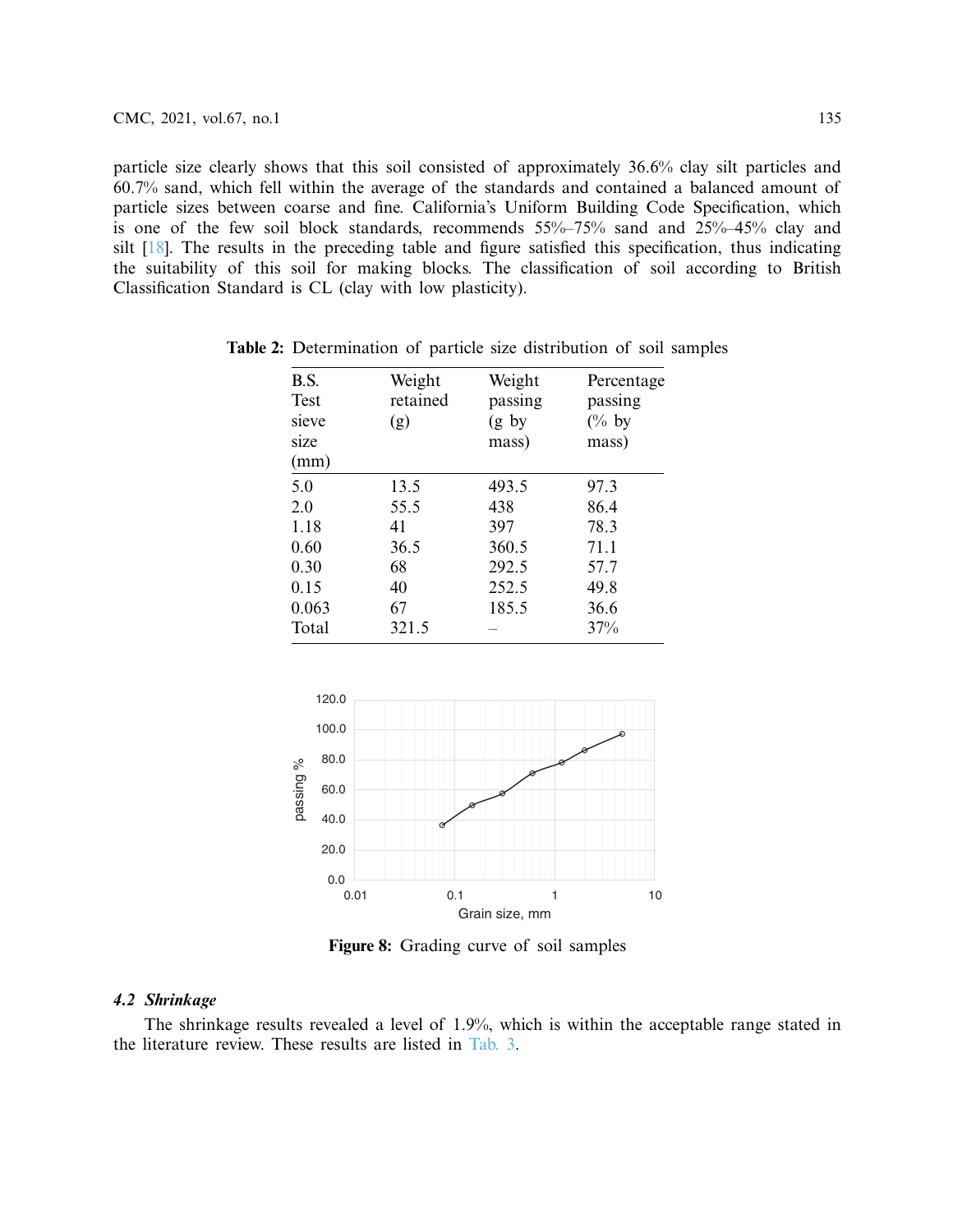| <b>rapic 9.</b> Billingge results            |          |          |           |  |  |  |
|----------------------------------------------|----------|----------|-----------|--|--|--|
|                                              | $R$ (mm) | $L$ (mm) | $Ms$ (gm) |  |  |  |
| Weight, length, and ratios of the wet sample | 12.5     | 140      | 66.85     |  |  |  |
| Weight, length, and ratios of the dry sample | 11.79    | 137.35   | 52.58     |  |  |  |

<span id="page-9-0"></span>**Table 3:** Shrinkage results

## *4.3 Determination of Liquid and Plastic Limits*

[Tab. 4](#page-9-1) and [Fig. 9](#page-9-2) present the liquid limit (LL) test results. From [Fig. 9,](#page-9-2) it can be seen that the LL was ∼31%. The plastic limit (PL) was determined to be 27.4%. Houben and Guillaud [\[44](#page-13-14)] reported that the liquid limit for earthen soils should range from 25% to 50% (30%–35% preferred), while the plastic limit should fall between 10% and 25%, with 12%–22% preferred. Danso [\[45\]](#page-13-15) has concluded that the upper limits of the liquid limit and plasticity index are 50% and 30%, respectively. In comparison with these criteria, the LL and PL results of the tested soil were within the accepted range of soils suitable for earthen block construction.

<span id="page-9-1"></span>**Table 4:** Liquid limit results

| Penetration D (mm)            | 8.5    | 12.2   | 19.1   | 25.5   |  |
|-------------------------------|--------|--------|--------|--------|--|
| Can no.                       |        | 16     | 13     |        |  |
| Mass of wet soil + can $(gm)$ | 42.723 | 41.786 | 43.097 | 42.978 |  |
| Mass of dry soil + can $(gm)$ | 40.586 | 39.627 | 40412  | 40.156 |  |
| Mass of can                   | 31.553 | 31.606 | 31.406 | 31.583 |  |
| Mass of dry soil (gm)         | 9.033  | 8.021  | 9.006  | 8.573  |  |
| Water content $(\% )$         | 23.7%  | 26.9%  | 29.8%  | 32.9%  |  |
|                               |        |        |        |        |  |



<span id="page-9-2"></span>**Figure 9:** Penetration versus water content for liquid limit determination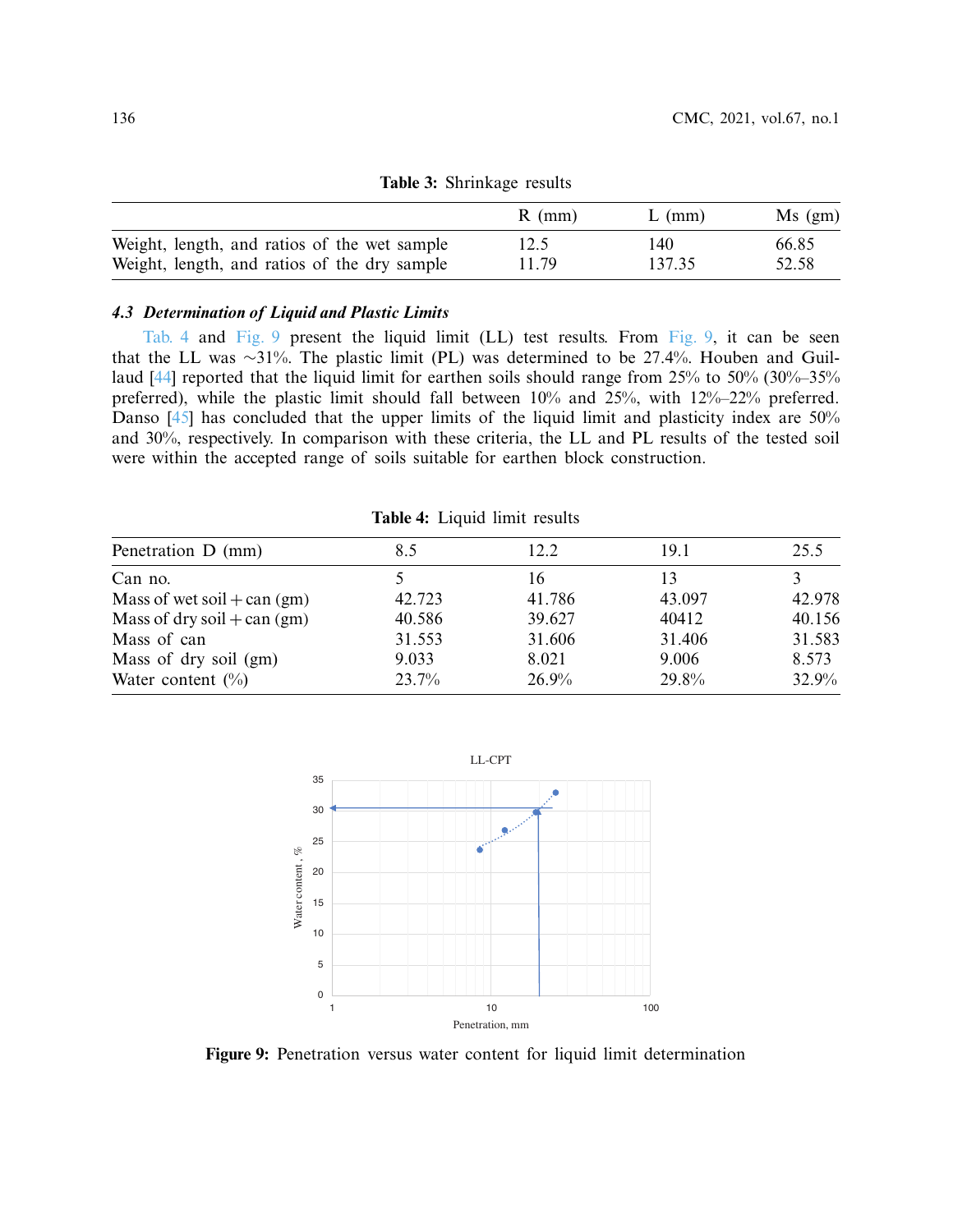### *4.4 Specific Gravity*

Specific gravity is an important property that is used to relate the weight of the soil to its volume, and is thus very beneficial in phase-shape relationship calculations. The results of our study revealed that the specific gravity of the soil samples was approximately 2.74. Danso [\[45\]](#page-13-15) adopted 2 and 2.8 as respective lower and upper limits for the specific gravity of the soil suitability for earthen construction. Based on this, the tested soil fell within the acceptable and preferred range of soils suitable for earthen block construction.

### *4.5 Compaction Test Results*

The compaction process is simply the expelling of air from the voids of the soil. Soil with optimum moisture content features a low number of voids and maximum dry density. Approximately 10% of the moisture content was recorded as optimum. This result clearly indicates the capability of this material for use in earthen buildings and their construction. These results are presented in [Fig. 10.](#page-10-0) From this figure, it can be seen that the optimum water content and the maximum dry unit weight of the tested soil were approximately  $10\%$  and  $19.56$  kN/m<sup>3</sup>, respectively. When the soil is compacted at the optimum water content, the maximum dry density is achieved; hence, compaction has a direct impact on the improvement of soil bearing and durability. These features are very important in earthen block construction. Although there are no known criteria for acceptable optimum moisture content and maximum dry density, some researchers have attempted to determine ranges for the desired values. Houben and Guillaud [\[44\]](#page-13-14) indicated a range of values for the optimum moisture content of 3.5%–14% and a maximum dry density between 1750 and 2000 kg/m<sup>3</sup>. Considering the results obtained for our soil samples, we can conclude that the optimum water content and the maximum dry density fell within the preferred ranges.



<span id="page-10-0"></span>**Figure 10:** Relationship between water content and dry unit weight of soil

#### **5 Results**

In order for soil to be safely and successfully utilized as a building material in earthen block construction, various geotechnical properties should be assessed and analyzed. These properties primarily consist of grain size distribution, plasticity indices, specific gravity, optimum moisture content, and maximum dry density. A summary of the results of these engineering properties for the selected and tested soil sample is presented in [Tab. 5.](#page-11-5)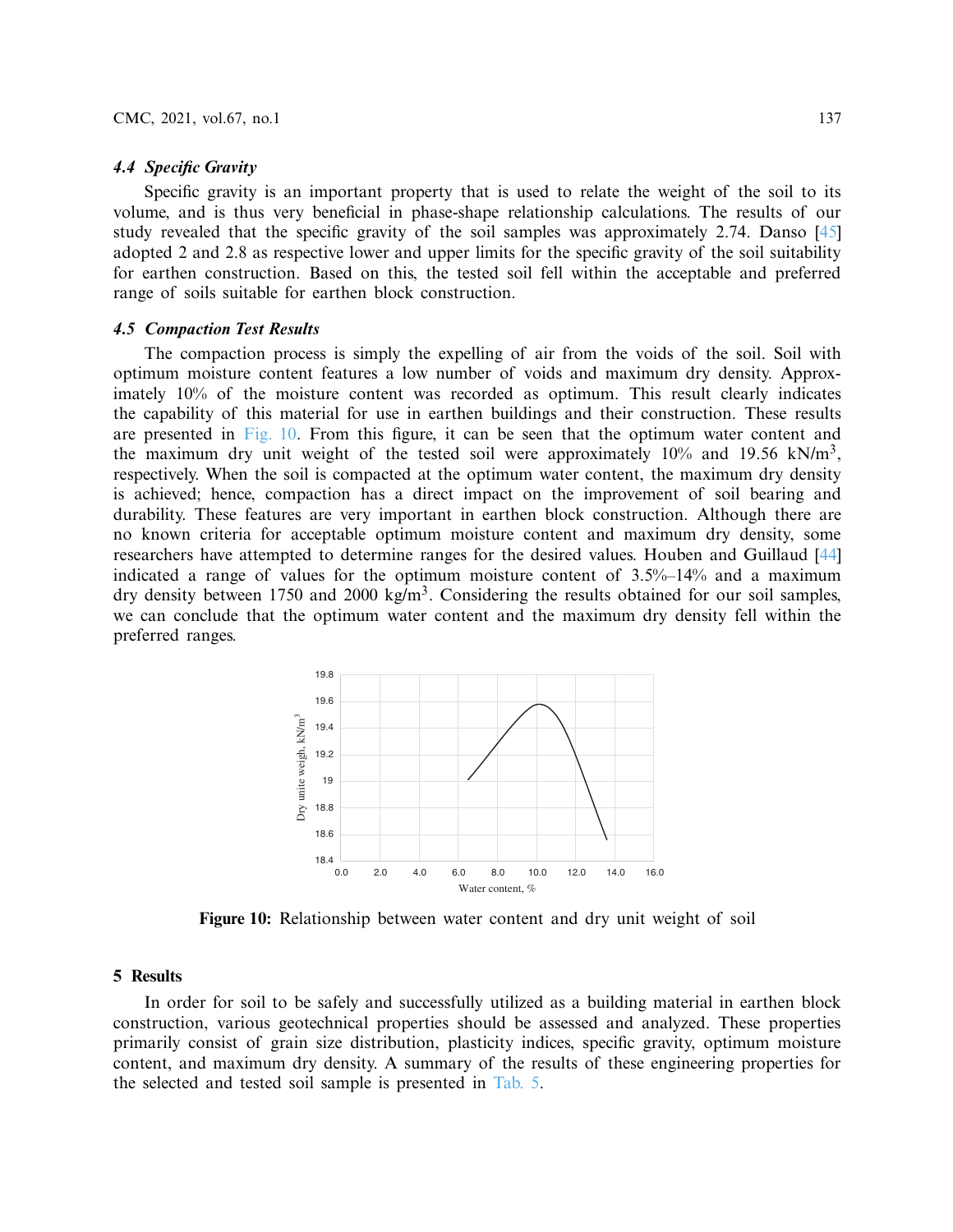| Properties |              |      | pH Organic Specific Linear Optimum Dry<br>content gravity shrinkage moisture density |        | $(kN/m3)$ (LL) | Liquid<br>limit | Plastic<br>limit<br>(PL) | Plastic<br>index<br>(PI) |
|------------|--------------|------|--------------------------------------------------------------------------------------|--------|----------------|-----------------|--------------------------|--------------------------|
| Results    | 4.9 $5.21\%$ | 2.74 | 8.21%                                                                                | $10\%$ | 19.57          | $31\%$          | $27.4\%$                 | $3.6\%$                  |

<span id="page-11-5"></span>**Table 5:** Soil properties

Based on these results, it was concluded that the determined values of the geotechnical properties of the soil samples satisfied the criteria reported in the literature and discussed previously in this manuscript. The organic content ratio and pH value were both found to be low. It is worth noting that the mechanical and engineering properties of the soils varied between sites.

## **6 Conclusions**

This study compiled soil samples and compared them with soil suitability criteria used to recommend soil appropriate for earthen construction purposes and techniques (adobe, rammed earth, and compressed earthen blocks). Local soil taken from the city of Najran was found to be suitable for use in building construction as wall units. The results revealed that this soil featured properties suitable for earthen construction, and its clay content was within the proper range.

**Author Contributions**: All authors contributed to this work. All authors read and approved the final manuscript.

**Funding Statement:** This research was funded by the deanship of scientific research, Najran University, Kingdom of Saudi Arabia, under code number NU/ESCI/16/090 [\(https://www.nu.edu.sa/ar/](https://www.nu.edu.sa/ar/web//deanship-of-scientific-research) [web//deanship-of-scientific-research\)](https://www.nu.edu.sa/ar/web//deanship-of-scientific-research). The funding was received by Yaser Khaled Al-Sakkaf. The authors would like to express their gratitude to the Ministry of Education and the deanship of scientific research, Najran University, Kingdom of Saudi Arabia, for their financial and technical support.

**Conflicts of Interest:** The authors declare that they have no conflicts of interest to report regarding the present study.

#### **References**

- <span id="page-11-0"></span>[1] M. A. A. Al-Jadeed, "Mud architecture in Arab and Western Countries," *Journal of Al-Madinah Al-Munawwarah Research and Studies Center*, vol. 8, no. 2, pp. 105–138, 2004.
- [2] J. Middendorf, "Properties and methodology of earth structures," *Harvard Graduate School of Design*, 2001. (GDS 6400: Energy and Environment Michelle Addington).
- <span id="page-11-4"></span>[3] A. Fabbri, J. Morel and D. Gallipoli, "Assessing the performance of earth building materials: A review of recent developments," *RILEM Technical Letters*, vol. 3, pp. 46–58, 2018.
- <span id="page-11-1"></span>[4] J. C. Morel, A. Mesbah, M. Oggero and P. Walker, "Building houses with local materials: Means to drastically reduce the environmental impact of construction," *Building and Environment*, vol. 36, no. 10, pp. 1119–1126, 2011.
- <span id="page-11-2"></span>[5] D. Easton and T. Easton, "Modern rammed earth construction techniques," *Modern Earth Buildings*, pp. 364–384, 2012.
- <span id="page-11-3"></span>[6] J. Vyncke, L. Kupers and N. Denies, "Earth as building material—An overview of RILEM activities and recent innovations in geotechnics," *Matec Web of Conferences*, vol. 149, no. 4, pp. 2001, 2018.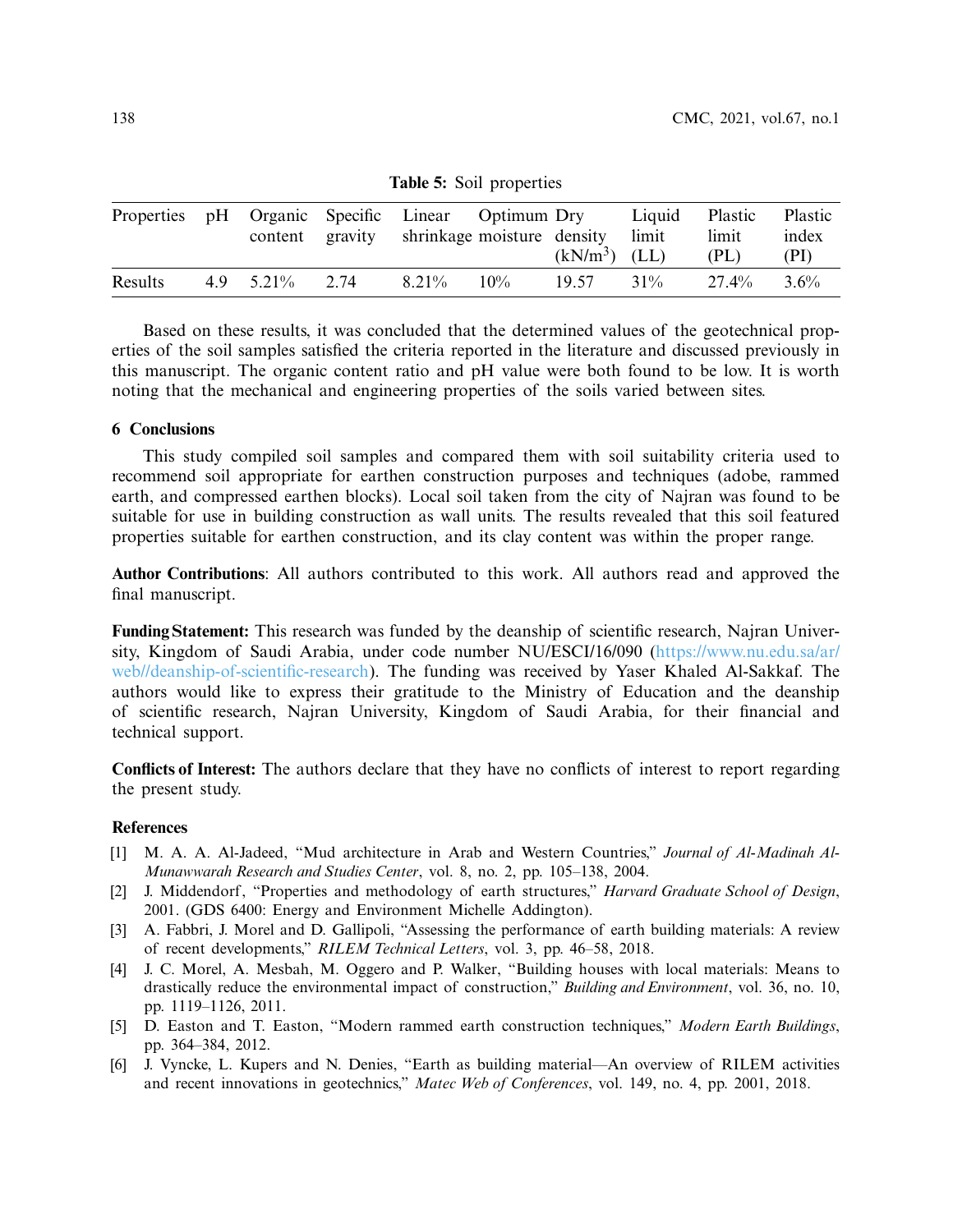- <span id="page-12-0"></span>[7] Auroville Earth Institute, "Unesco Chair Earthen Architecture Building with Earth," *Earthauroville.com*, [Online] Available: [http://www.earth.](http://www.earth)
- <span id="page-12-1"></span>[8] R. Stulz and K. Mukerji, *Appropriate Building Materials. A Catalogue of Potential Solutions*, 2nd ed. Switzerland: Gallen Swiss Canter for Appropriate Technology (SKAT Switzerland), 1988.
- <span id="page-12-2"></span>[9] A. G. Kerali, "Durability of compressed and cement-stabilised building blocks," in *Unpublished Doctor of Philosophy in Engineering*. Warwick: University of Warwick, 2001.
- <span id="page-12-3"></span>[10] R. Tuffin, "Reading—pressure vessels—construction and testing," *Tasmanian Historical Research Association*, vol. 54, no. 2, pp. 69–83, 2007.
- <span id="page-12-4"></span>[11] E. A. Adam and A. Agib, *Compressed Stabilised Earth Block Manufacture in Sudan*, Paris: United Nations Educational, Scientific and Cultural Organization, 2001.
- <span id="page-12-5"></span>[12] I. Maria, D. Teresa and F. Paulina, "Unstabilized rammed earth: Characterization of material collected from old constructions in South Portugal and comparison to normative requirements," *International Journal of Architectural Heritage: Conservation, Analysis, and Restoration, Taylor and Francis*, vol. 8, no. 2, pp. 185–212, 2014.
- <span id="page-12-6"></span>[13] B. Milt, "Compressed earth block (CEB) construction: A viable building alternative for Olancho, Honduras," in *Department of Construction Management in Partial Fulfillment of the Requirements for the Degree of Master of Science*. Fort Collins, Colorado: Colorado State University, 2014.
- <span id="page-12-7"></span>[14] L. A. Wolfskill, *Handbook for Building Homes of Earth*, vol. 2. Agricultural and Mechanical College of Texas: Transportation Institute: Bulletin, 1963.
- [15] UN, *Earth Construction Technology*. Nairobi: United Nations Centre for Human Settlements, 1992.
- <span id="page-12-8"></span>[16] V. S. Burroughs, "Quantitative criteria for the selection and stabilization of soils for rammed earth wall construction," in *Unpublished Built Environment*. Sydney: University of New South Wales, 2001.
- <span id="page-12-9"></span>[17] B. Christensen, "Book earth guidelines," in *A Source Book for Green and Sustainable Building*. Book Earth Guideline, 2001. [Online]. Available: [http://greenbuilder.com/sourcebook/EarthGuidlines.html.](http://greenbuilder.com/sourcebook/EarthGuidlines.html)
- <span id="page-12-10"></span>[18] B. Sidibe, "Understanding adobe. The Volunteers in Technology Assistant (VITA), TP 24 (3/85), 1985," Technical paper #24, 1985 retrieved 6/4, 2006. [Online]. Available: [http://sleekfreak.ath.cx: 81/3wdev/](http://sleekfreak.ath.cx: 81/3wdev/VITAHTML/SUBLEV/EN1/ADOBE.HTM) [VITAHTML/SUBLEV/EN1/ADOBE.HTM.](http://sleekfreak.ath.cx: 81/3wdev/VITAHTML/SUBLEV/EN1/ADOBE.HTM)
- <span id="page-12-11"></span>[19] Eaton, "Ruth mud: An examination of earth architecture," *Architectural Review*, vol. 170, pp. 220– 230, 1981.
- <span id="page-12-12"></span>[20] V. Maniatidis and P. Walker, *A Review of Rammed Earth Construction for DTi Partners in Innovation Project Developing Rammed Earth for UK Housing*, Bath: Natural Building Technology Group (Department of Architecture and Civil Engineering) University of Bath, 2003.
- <span id="page-12-13"></span>[21] R. Velckenborg, *NMR on Technological Porous Materials*. Eindhoven: Eindhoven University of Technology, 2001.
- <span id="page-12-14"></span>[22] N. Ural, "The importance of clay in geotechnical engineering, current topics in the utilization of clay in industrial and medical applications," *Mansoor Zoveidavianpoor, Intech Open*, Chapter 5, pp. 83–102, 2018.
- <span id="page-12-15"></span>[23] R. Whitilow, *Basic Soil Mechanics*, 3rd ed. Malaysia: Longman, 1995.
- <span id="page-12-16"></span>[24] L. Davison and S. Springman, "Soil description and classification retrieved 23/6, 2007," University of West England, 2000. [Online]. Available: [http://environment.uwe.ac.uk/geocal/SoilMech/classification/](http://environment.uwe.ac.uk/geocal/SoilMech/classification/soilclas.htm) [soilclas.htm.](http://environment.uwe.ac.uk/geocal/SoilMech/classification/soilclas.htm)
- <span id="page-12-17"></span>[25] S. Roy and S. K. Bhalla, "Role of geotechnical properties of soil on civil engineering structures," *Resources and Environment, Scientific and Academic Publishing*, vol. 7, no. 4, pp. 103–109, 2017.
- <span id="page-12-18"></span>[26] F. H. Chen, *Soil Engineering, Testing, Design, and Remediation*. Florida: CRC Press LLC, 1999.
- <span id="page-12-19"></span>[27] BS, *British Standard Methods of Test for Soils for Civil Engineering*. England: British Standard Institution, 1990.
- <span id="page-12-20"></span>[28] H. Mekkiyah and A. Al-Khazragie, "Behavior of clay soil mixed with fine sand during consolidation," *Applied Research Journal*, vol. 1, pp. 437–443, 2015.
- <span id="page-12-21"></span>[29] D. E. Montgomery, *Design and Realisation of a Test Rig to Research the Production of Full Size Dynamically Compacted Soil-Cement Blocks*. UK: University of Warwick, 1997.